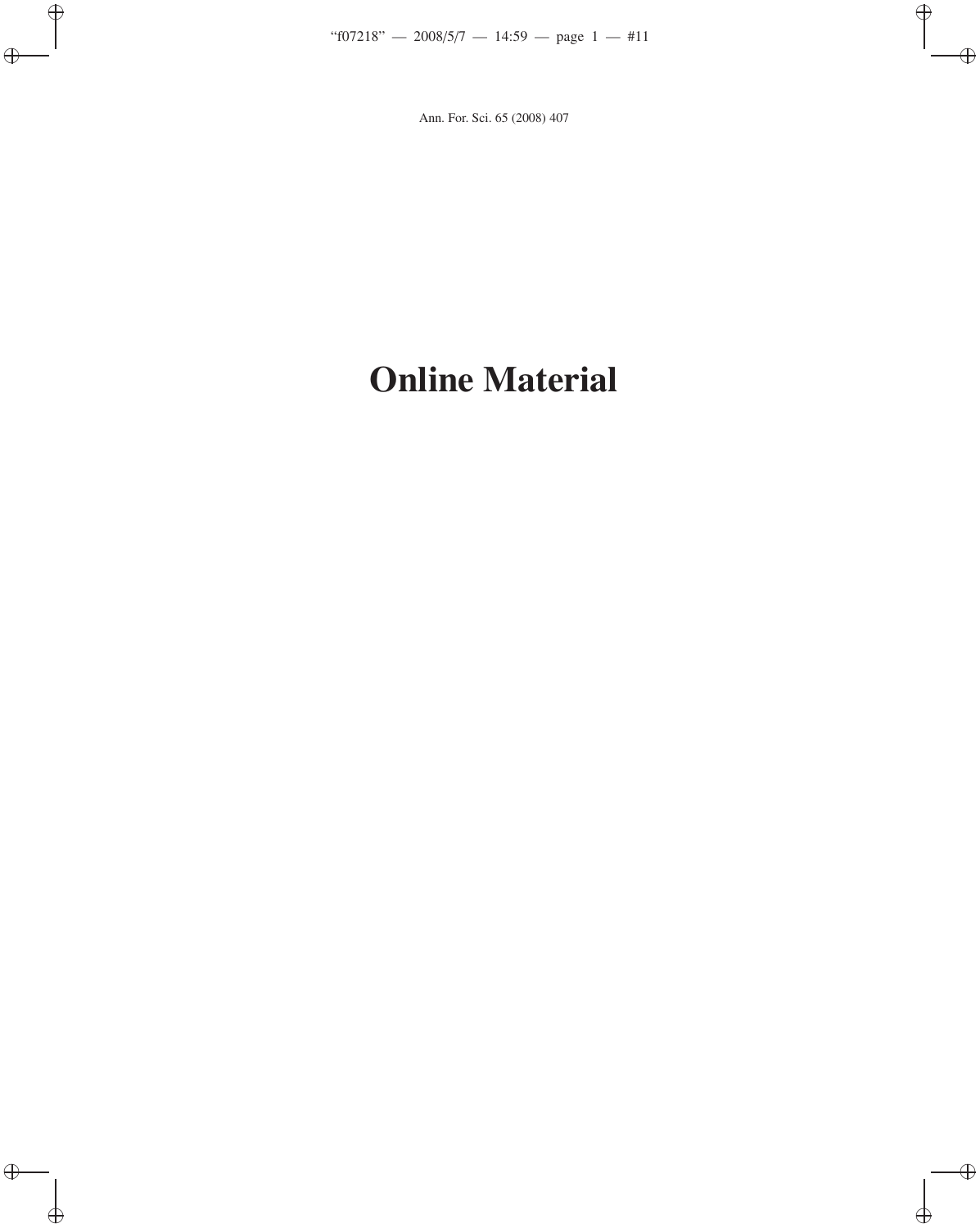



**Figure 1.** Notes: Each graph represents the entire study site, composed of eleven rows (horizontal lines) that are each spaced by 6 m. Within each row, each bubble represents a bur oak sowing spot. Neighbouring sowing spots (bubbles) are spaced by 3 m. Percent seedling emergence is calculated from all seedlings per sowing spot, whereas height is from the first-emerged seedling only. For each date, the data was centered on the mean of all sowing spots. Filled bubbles indicate positive values (greater than the mean), while empty bubbles indicate negative values (smaller than the mean). Bubble size represents the size of the value, either positive of negative.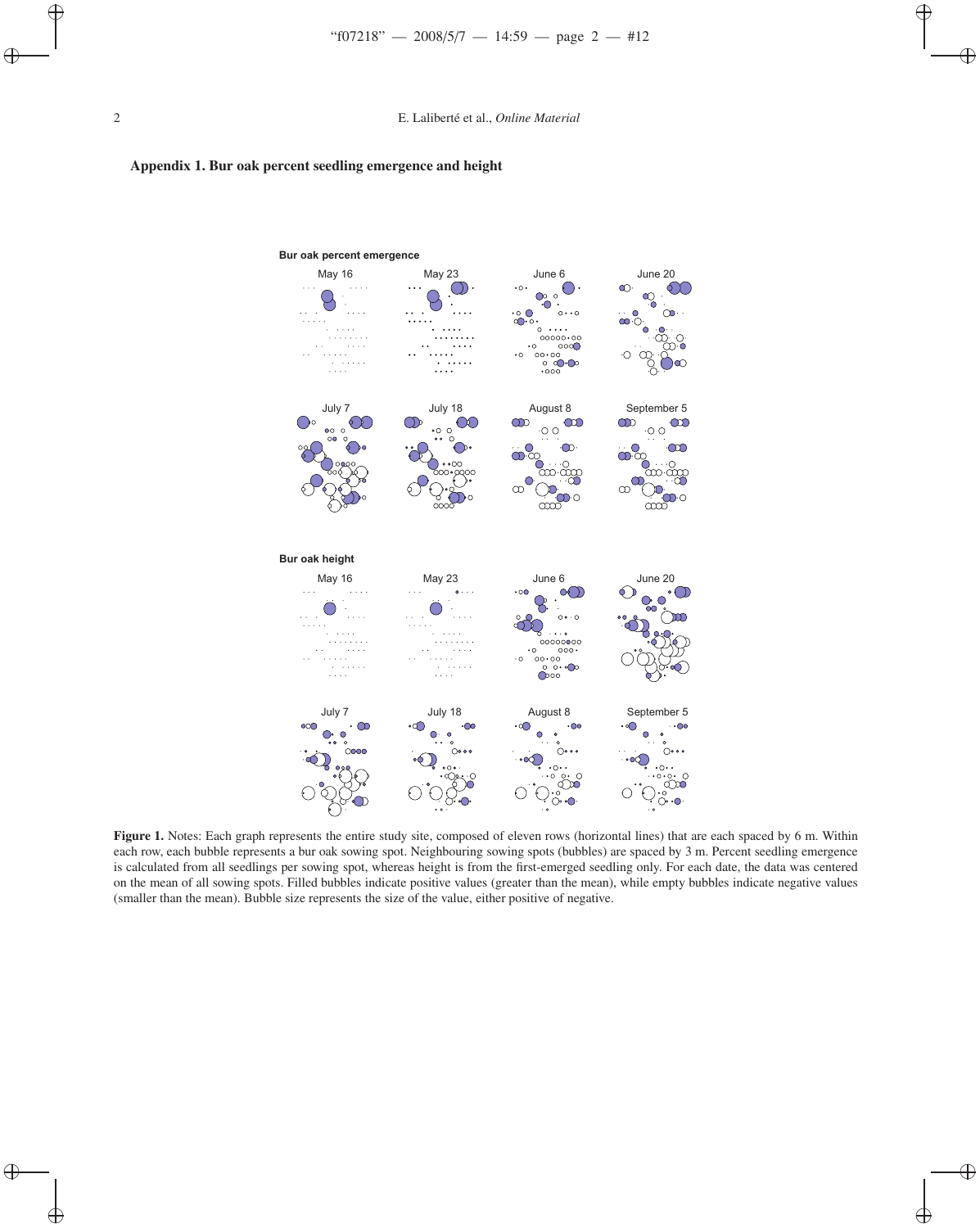## **Appendix 2. Red oak percent seedling emergence and height**



**Red oak percent emergence**

**Figure 2.** Notes: Each graph represents the entire study site, composed of eleven rows (horizontal lines) that are each spaced by 6 m. Within each row, each bubble represents a red oak sowing spot. Neighbouring sowing spots (bubbles) are spaced by 3 m. Percent seedling emergence is calculated from all seedlings per sowing spot, whereas height is from the first-emerged seedling only. For each date, the data was centered on the mean of all sowing spots. Filled bubbles indicate positive values (larger than the mean), while empty bubbles indicate negative values (greater than the mean). Bubble size represents the size of the value, either positive of negative.